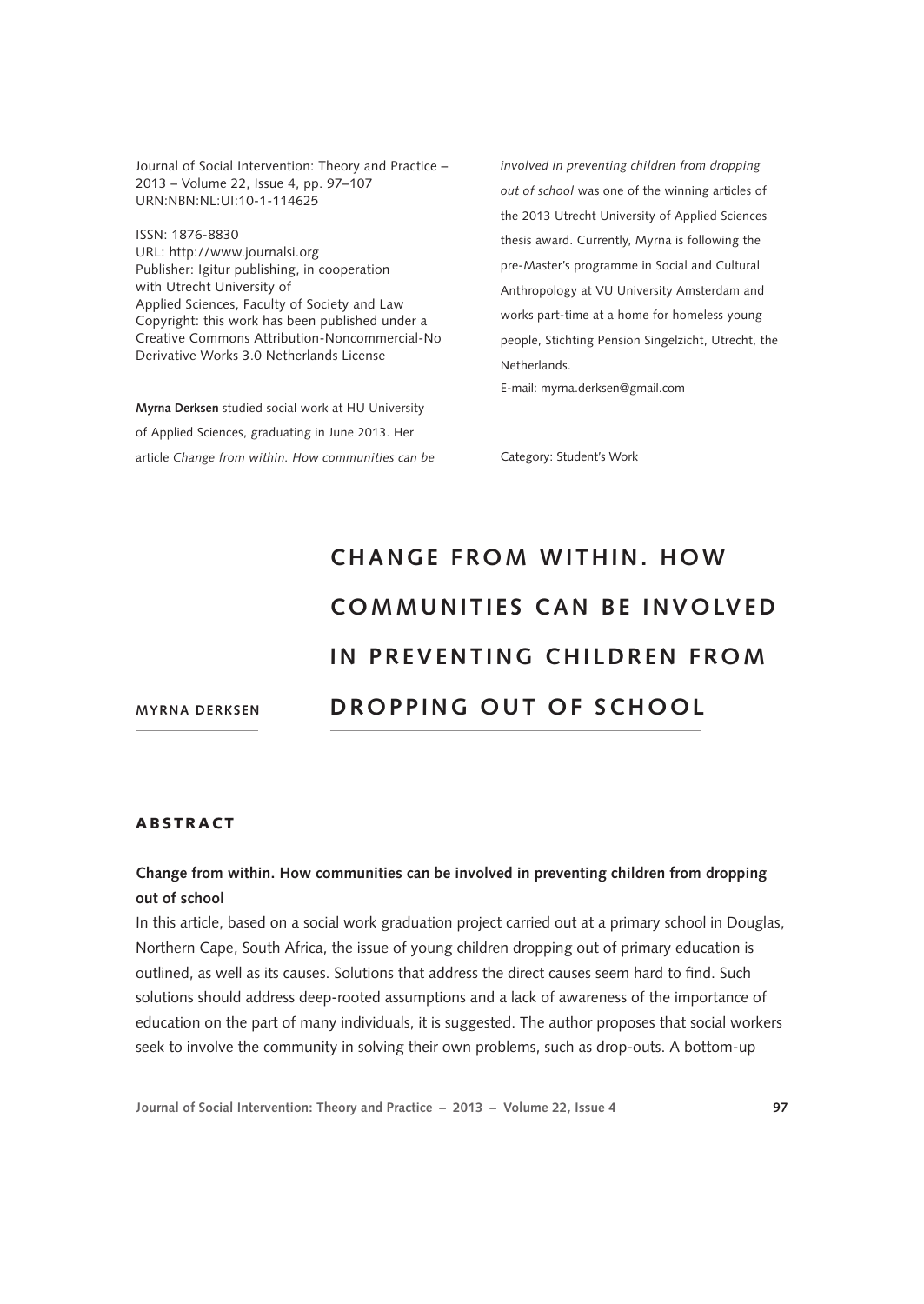approach should be used to change incorrect assumptions about education and the importance of education should be emphasized. An example is given of how empowering and educating the right people to take responsibly for their community can benefit that community and also help relieve social workers of their massive workloads, which is a significant problem in South Africa.

## Keywords

Community development, drop outs, primary education, bottom-up approach, participation, social work, development work, South Africa

## **SAMENVATTING**

# **Verandering van binnenuit. Hoe de gemeenschap betrokken kan worden in het voorkomen van schooluitval bij kinderen**

In dit artikel, gebaseerd op een Social work afstudeeronderzoek op een basisschool in Douglas, Noord Kaap, Zuid Afrika, wordt uitleg geven over (de oorzaken van) het probleem van kinderen die het primaire onderwijs vroegtijdig verlaten. Eventuele directe oplossingen voor dit probleem lijken moeilijk te vinden. Diepgewortelde aannames en onwetendheid wat betreft het belang van educatie zullen moeten worden aangepakt. De auteur vindt dat Social workers meer moeten proberen de gemeenschap te betrekken bij het oplossen van problemen die de hele gemeenschap aangaan, zoals de schooluitval. Een "bottom-up" aanpak kan nuttig zijn in het veranderen van verkeerde aannames en onwetendheid over (het belang van) educatie. Er wordt een voorbeeld gegeven waarin duidelijk wordt hoe je door "empowerment" en educatie van de juiste personen hen verantwoordelijkheid kunt leren te nemen voor hun eigen gemeenschap. Hiermee kan een Social worker uiteindelijk zijn of haar te hoge werkbelasting, wat een groot probleem is in Zuid Afrika, enigszins verlichten.

#### Trefwoorden

Gemeenschapsontwikkeling, schooluitval, basisonderwijs, bottom-up aanpak, participatie, social work, ontwikkelingswerk, Zuid Afrika

# INTRODUCTION

It is almost impossible to compare the social situations in Douglas, a small rural town in the Northern Cape province of South Africa, and Amanzimtoti, a large suburb of Durban in KwaZulu Natal, South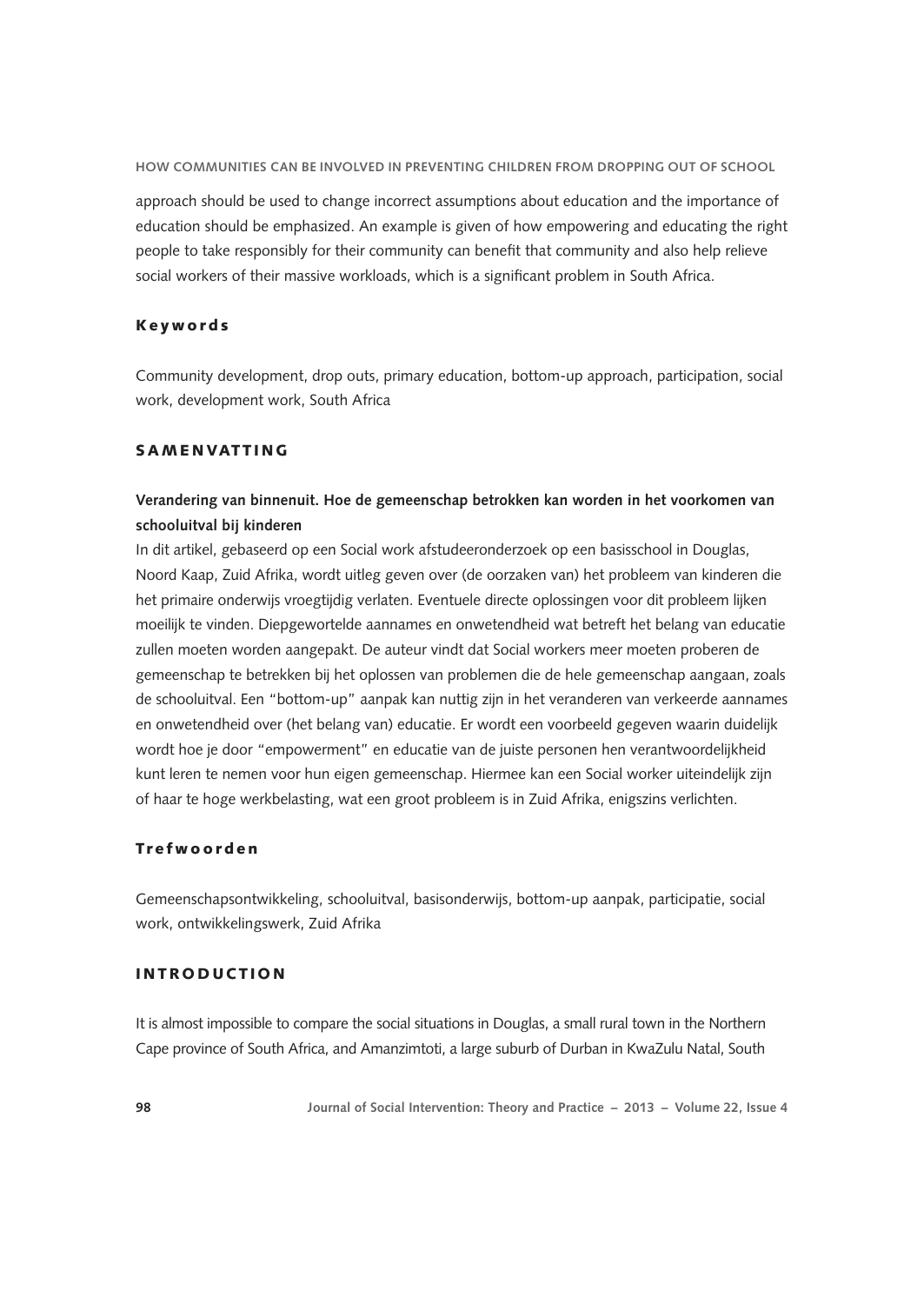Africa. Taking a break from my research work in Douglas as a final-year student of Social Work, I visited Amanzimtoti and met a group of young boys in the township KwaMakhutha who call themselves "Leaders Act". They answered my questions about the situation in Douglas, and these answers inspired me to believe that what they have achieved in KwaZulu Natal, is also possible in Douglas.

This article is the result of my research about children that drop out of primary education in Douglas at Vaal Oranje Primêr, one of the largest primary schools in the Northern Cape. Principal Bernadine Bostander and local social worker Zelda Johnson asked me, as a final-year student of social work from HU University of Applied Sciences Utrecht in the Netherlands, to research the question of why so many children drop out of primary school and what the community, including the school and social workers, can do to prevent this and to get children back into the education system. This article presents the findings from my research. Children dropping out of school early is a well-known problem in South Africa and the numbers are even higher in high schools than in primary schools. I chose to focus my research on primary education because the drop-out rate, which I will return to later, is even more disturbing in my eyes. Primary education is the phase when children learn basic literacy and numeracy skills. In a country where the level of illiteracy is very high and in an area where many of the parents of the children I spoke with cannot read or write, education is extremely important (when I speak of "parents" in this article, I refer to all primary caregivers, also when they are not the biological parents of the child). During the time I spent in Douglas I developed an idea of why and how such a high drop-out rate has come about and Leaders Act, among others, helped me develop ideas about possible solutions to the problem.

# **Vaal Oranje and the research**

Vaal Oranje Primêr is one of the largest primary schools in the Northern Cape province, providing education for more than 1600 children. These children come mainly from the black township of Breipaal which lies just outside Douglas and from the farms that surround Douglas. Vaal Oranje is situated in the relatively wealthier district of Breipaal, but most children come from the surrounding poorer areas. As mentioned in the introduction of this article, to answer my research questions I interviewed a wide range of the professionals involved with these children, such as teachers, social workers, the police etc. I also assembled a group of 14 primary school children ('normal' learners as well as learners at risk of dropping out), with whom I worked together in small groups using creative research methods to get a better view of the situation from their point of view.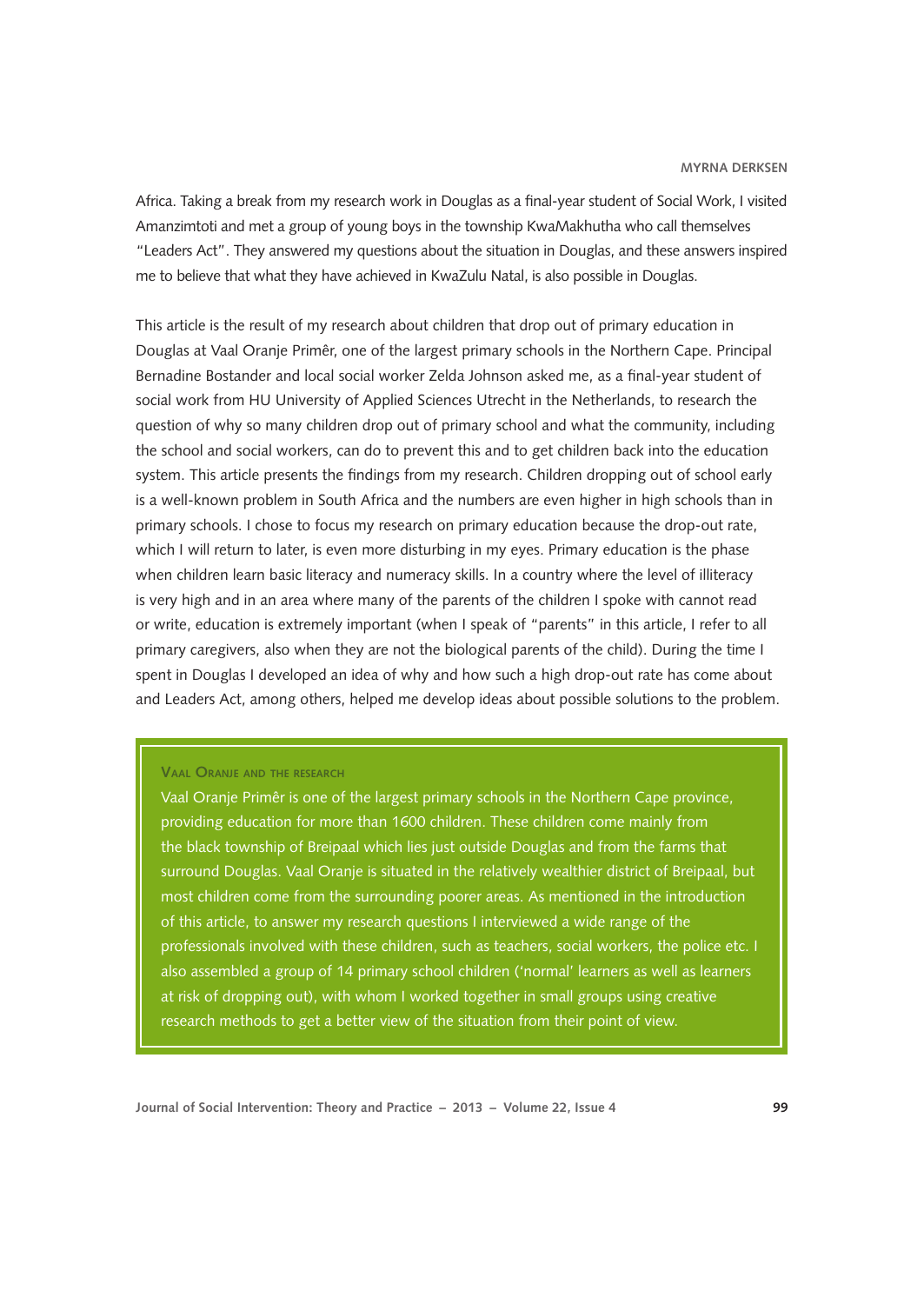I talked to children, teachers, social workers, police officers and many other professionals who come into regular contact with drop-outs, most of them on a professional basis. As well as the many valid causes they were able to suggest for children dropping out of school, I noticed another thing. One of the major challenges faced by workers in the public service sector, and more specifically in the social work sector, is the increasing demand for services and the shortage of social workers (South African Council for Social Service Professions, 2013). Many professionals say they face very high workloads. They feel that this prevents them from spending enough time on the tasks they need to do. Social workers do not have enough time to visit all their clients. The police have far more social crime projects than they can handle in a 40-hour work week. Teachers do not have time to do anything more than prepare and teach lessons. It is because of this that some of them become dispirited. Several professionals told me that they feel this way about their work. Social workers begin working very enthusiastically after graduating but after a couple of years some of them no longer feel motivated enough to be able to do what is expected of them and where their passion lies. Their motivation is replaced with despondency.

This is obviously not one of the causes of the problem of high drop-out rates, but it is reflected in the attitude of these professionals towards the issue of drop-outs. Teachers seem to be very aware of the problem and also seem perfectly able to identify the causes of the problem, and when asked, they tell me about possible solutions. One teacher said that they should be visiting the homes of all children at the beginning of the school year to assess their home situation and meet their parents, but they do not do this. Social workers are so busy with other cases such as adoption and foster care, that they only have time to attend to those children identified as drop-outs once a month. Although they would like to do much more, paperwork and the high workload means they are too busy and de-motivated. While investigating the primary school dropout problem, I realized that the huge pressure on those people who could be helping to deal with this problem is without doubt standing in the way of addressing it effectively and sustainably.

So what can be done? What kind of intervention is effective without being overly timeconsuming? What kind of intervention is most efficient? Leaders Act reminded me that it is our job as social workers to make sure that people, our clients, ultimately no longer need us. We need to equip people to help themselves and each other, to take responsibility for themselves and those around them, for their community. Talking to the boys in Leaders Act, who were not yet 18 years old, I saw that there are people with the strength and the willpower to do this. You just need to find them, teach them, train them and they will be able to continue your work for you.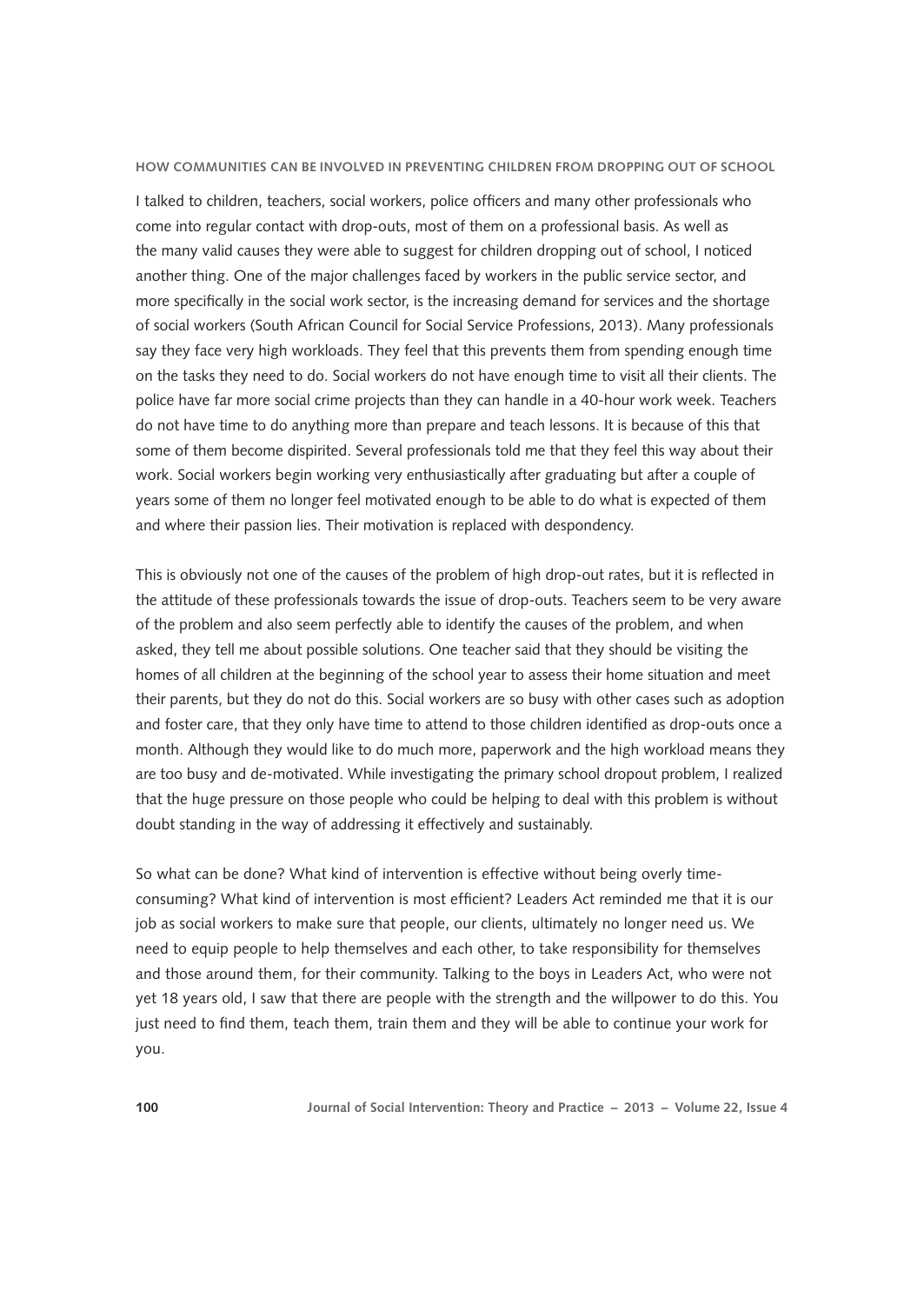#### **"Leaders Act"**

Seed of Hope is an organization in Amanzimtoti, KwaZulu Natal, that offers two-year leadership training courses to secondary school pupils in the township KwaMakhutha. "Leaders Act" is a group of boys from grades 11 and 12 who stayed together after completing the training. As leaders, they set themselves the goal of serving their community. One of the first problems they encountered was children who drop out of primary school. They saw poverty as one of the causes of this problem. Parents do not have the resources to provide their children with school clothing and shoes. Children are embarrassed and prefer not to go to school. As a solution to this problem they started fundraising and, so far, they have bought school uniforms for 20 children. They feel it to be their duty to take responsibility for their community. If they see their neighbour's children at home during school hours, they will approach the neighbour and talk to him or her. Now they are working on another project to involve younger children in their group and make them as enthusiastic as they are about serving their community and taking responsibility for each other. They told me the most important thing they learned from the leadership training was to have a vision for life - and they've found theirs!

In the rest of this article, I will describe the relevance of education to the individual and to society. Then I will discuss the connection with parental involvement and awareness and the context of the challenges with these topics. At the end of the article I will get to possible solutions.

## The Relevance of primary education

One of the Millennium Development Goals (United Nations, n.d.) committed the world to ensuring that all children in the world can access primary education by 2015. Since 1994, South Africa has adopted a non-discriminatory and inclusive educational system. Especially in formerly disadvantaged and marginalized areas, a great deal of effort has been made to improve the quality of education. To encourage school enrolment, transport is provided for children who have to travel long distances to school. Feeding schemes are in place in many schools in poorer areas. Through the National Development Plan, which was introduced recently, South Africa has committed itself to improving education and making early childhood development a top priority (South African Council for Social Service Professions, 2013). The school enrolment rate in Sub-Saharan Africa is 97% (Lewin, 2009). This number does not take account of school attainment, meaning the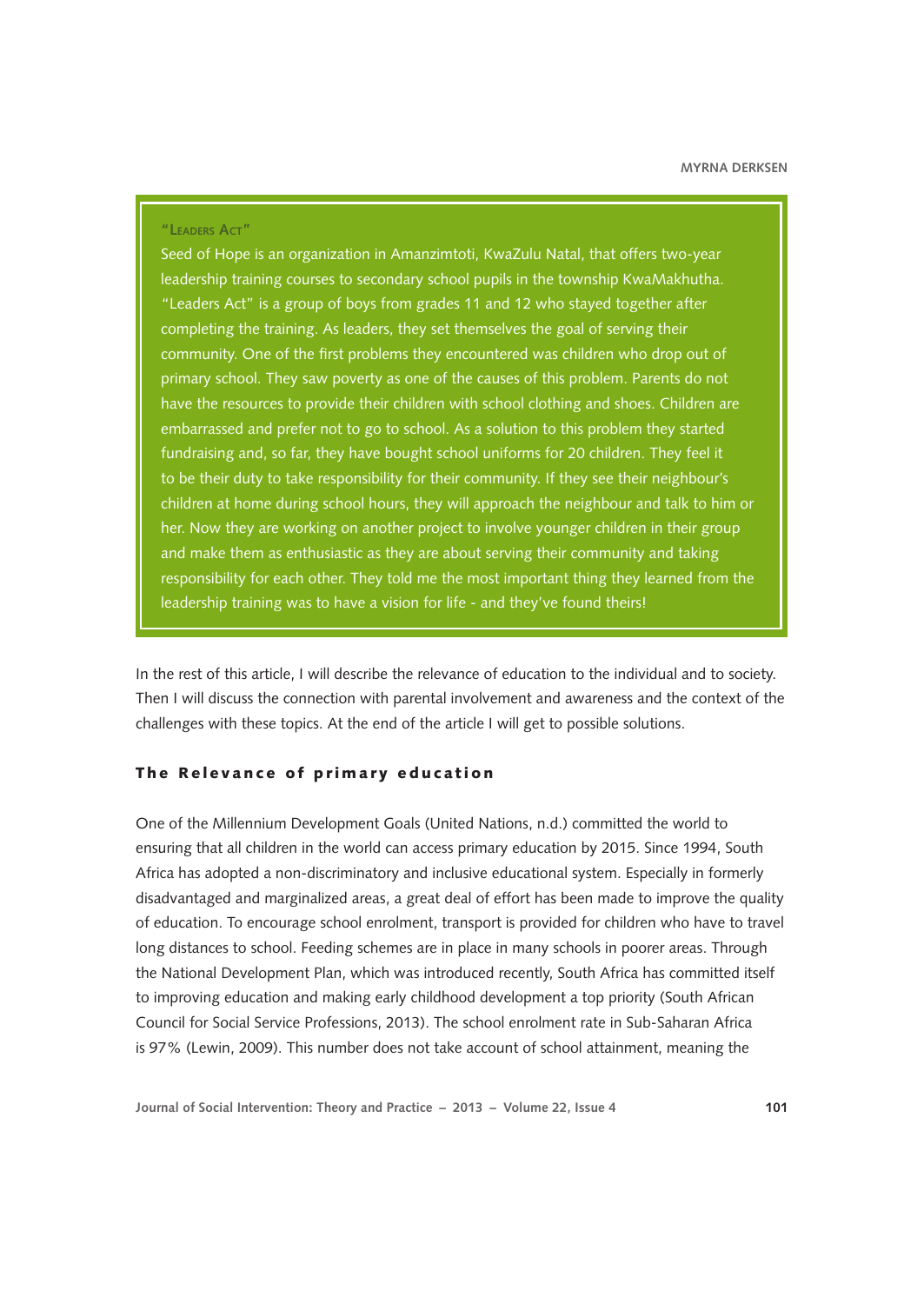number of years that children pass. Numbers for South Africa vary widely according to different research results. One result tells me that in grade 1 about 28% (boys) and 24% (girls) drop out, while in the higher grades these percentages are between 3% and 9% (Lawrence & Mgwangqa, 2008). Sibanda (2004) says that on average 1.3% of black children in South Africa drop out of primary school. At Vaal Oranje (situated in a black area), up to 1% of learners drop out of school permanently. These numbers do not take account of school attendance and absenteeism. From the school records I could conclude that, especially in grades 1, 2 and 6, more than 10% of the learners are absent for 20 days or more per school year. Around 1% to 2% are absent for more than 40 days a year (Derksen, 2013). These last numbers are actually even more important than the actual drop-out rates, because these children will suffer the same effects. Literacy is already a challenge, even for children who attend school regularly, let alone for those who miss significant numbers of days, weeks or even years of schooling. This will make it much harder for these children to find employment when they grow up; they will earn lower wages, and often suffer worse health due to their economic circumstances and lack of knowledge. Then, when they start their own family, the chances of *their* children dropping out increases because the parents will not appreciate the benefits of having an education (Ngwaru, 2012). Schooling, besides individual goals, also serves several social goals. Through education, children are prepared for social and economic participation. They learn the norms and values that are necessary for them to cope in society, and they learn the skills, such as literacy and numeracy, that are necessary for them to participate in the economy and help the country grow. Through education, all children can enjoy more equal opportunities (Christie, 2008). There is probably no need for me to continue any further, education is widely recognized as one of the most important ways of helping individuals and societies develop.

#### Awareness

So why are there still so many children that drop out of school? Where are the teachers? Where are the social workers? Why don't we bring them back to school? The importance of education is well-known to social workers and teachers, but less obvious is the importance of parental awareness and parental involvement. For children to have a chance of attaining literacy and enrolling in school on a long-term basis, they need as much nurturing on a social and emotional level as possible from the very beginning of their lives. This is part of the reason why pre-school education is encouraged, but parents play an even bigger role (Ngwaru, 2012). If parents are aware of the importance of education for their child, they are more likely to be involved in their child's education. They will work harder to make sure their children go to school in the morning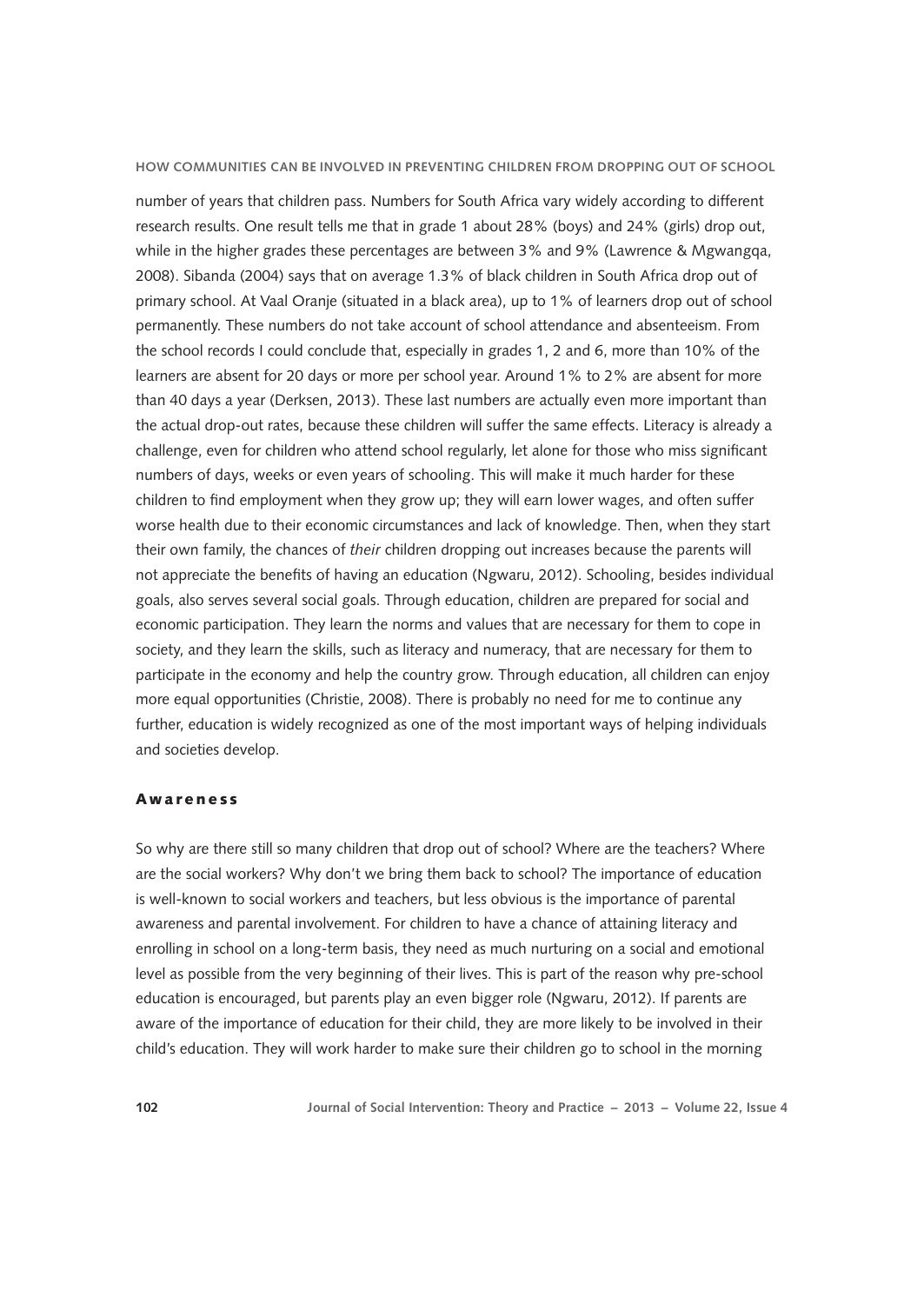and stay there for the day. They are more likely to make sure that at least one adult attends parents meetings at school, and they are more likely to cooperate with teachers and social workers when there are concerns about the child's school progress or attendance. When parents truly understand the importance of education, they know that their child's education is their responsibility and that it should be a top priority.

### First things first?

In many situations it makes sense that parents are not closely involved in their children's education. They do not always have – or feel that they have – a choice. Many of the children in my research told me that single parents, if they have work, often have to leave at six in the morning and do not return home before seven in the evening. When they come home they need to put food on the table, do household chores as well as getting some rest themselves. When are they supposed to bring their children to school? They cannot come to parent meetings because those are often during the day while they are still at work. Helping their children with homework while also preparing a meal is not ideal. This would explain why some parents cannot look beyond their own economic situation (Ngwaru, 2012). Parents may be frustrated about the expense of their children's schooling and at the same time they may not be aware of its importance. These beliefs are reinforced by the experience that even being educated does not guarantee employment. Poverty, HIV/AIDS, unemployment and substance abuse are all concerns and problems in the community of Douglas, which need to be dealt with first, like the Maslow pyramid (Benson & Dundis, 2003), before parents will spontaneously get behind their children's education. This effect is even more pronounced in rural areas, such as Douglas, because cultural and economic lifestyles in rural areas differ considerably from those in the urban areas and from the way schools are organized (Lawrence & Mgwangqa, 2008). Children growing up in rural areas may be needed to work at home or in agricultural work during the day, when they are expected to be in school. The older children become, and the more useful they are for agricultural work, the more this rural lifestyle begins to conflict with their education.

As well as Ngwaru (2012), the boys from Leaders Act explained to me that many people feel almost as if education is just "not for them". Their parents were not educated and they survived. And because the parents did not have an education themselves and they are struggling to survive in economic terms, they do not see the necessity of education for their children either. They see it as a luxury, while from our perspective it is a basic need. They never had the time or freedom to dream about a better future for themselves and their children. Unsurprisingly, the children adopt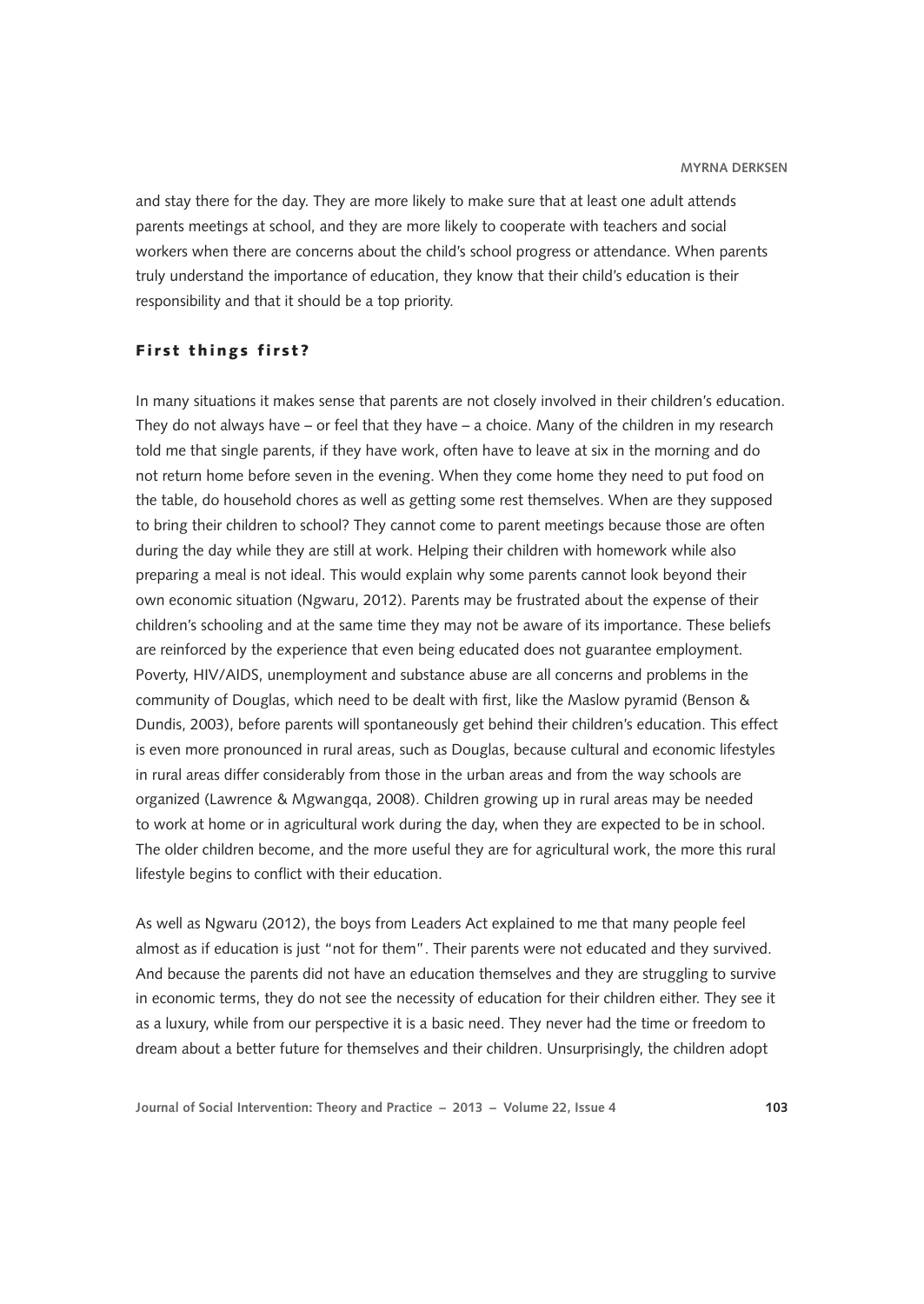the same attitude as their parents. A social worker in Bongani township, a second township outside the town of Douglas, told me about a number of incidents in the community, where teenagers had blackmailed their parents into buying them things with their grants, threatening their parents that otherwise they would leave school and the grants would be taken away. This kind of incident indicates that some children see the most important reason to go to school is so that their parents can receive a grant. I think we can all agree, that, of all things, is not the reason!

In addition, parents who are uneducated or illiterate themselves will lack the skills to help their children with effective learning (Maree, 2010). Even if the parents were aware of the importance of education and were involved in their children's schooling, they may fail to help their children enough. When a child struggles with the school work and does not get extra support, he or she may easily become de-motivated and the risk of dropping out increases.

So there are many problems that need to be solved in order to involve parents and work with them to keep their children in school. But are we going to wait for all these problems to be resolved before we address the problem of children dropping out of school and the lack of parental involvement? We cannot afford to wait, because as I said before, a lack of education also reinforces poverty and socio-economic insecurity. Waiting would mean that South Africa will never break free of the vicious circle, which it is now vital that it frees itself from.

## Sharing responsibility

In my experience and in that of experienced social workers in Douglas, it is not sufficient just to focus on children when addressing the problem of drop-outs. The theories mentioned above confirm this. Social workers admit that meeting with drop-outs once might be enough to get them back in school for a couple of weeks, but not for the long term. We need to focus on parents, educate them about the importance of schooling for their children, and teach them about their responsibilities towards their children. But why not take it one step further? Leaders Act have shown me that they, as secondary school children, took responsibility for their community. If they can do this, parents can do the same. We just need to teach them about how they should go about taking responsibility for their own children. And then we need to encourage them to take it one step further: if you saw your neighbour's children dying of starvation, you would give them food and talk to your neighbour. By the same token, if you see that your neighbour's children do not attend school, you send them to school and talk to your neighbour.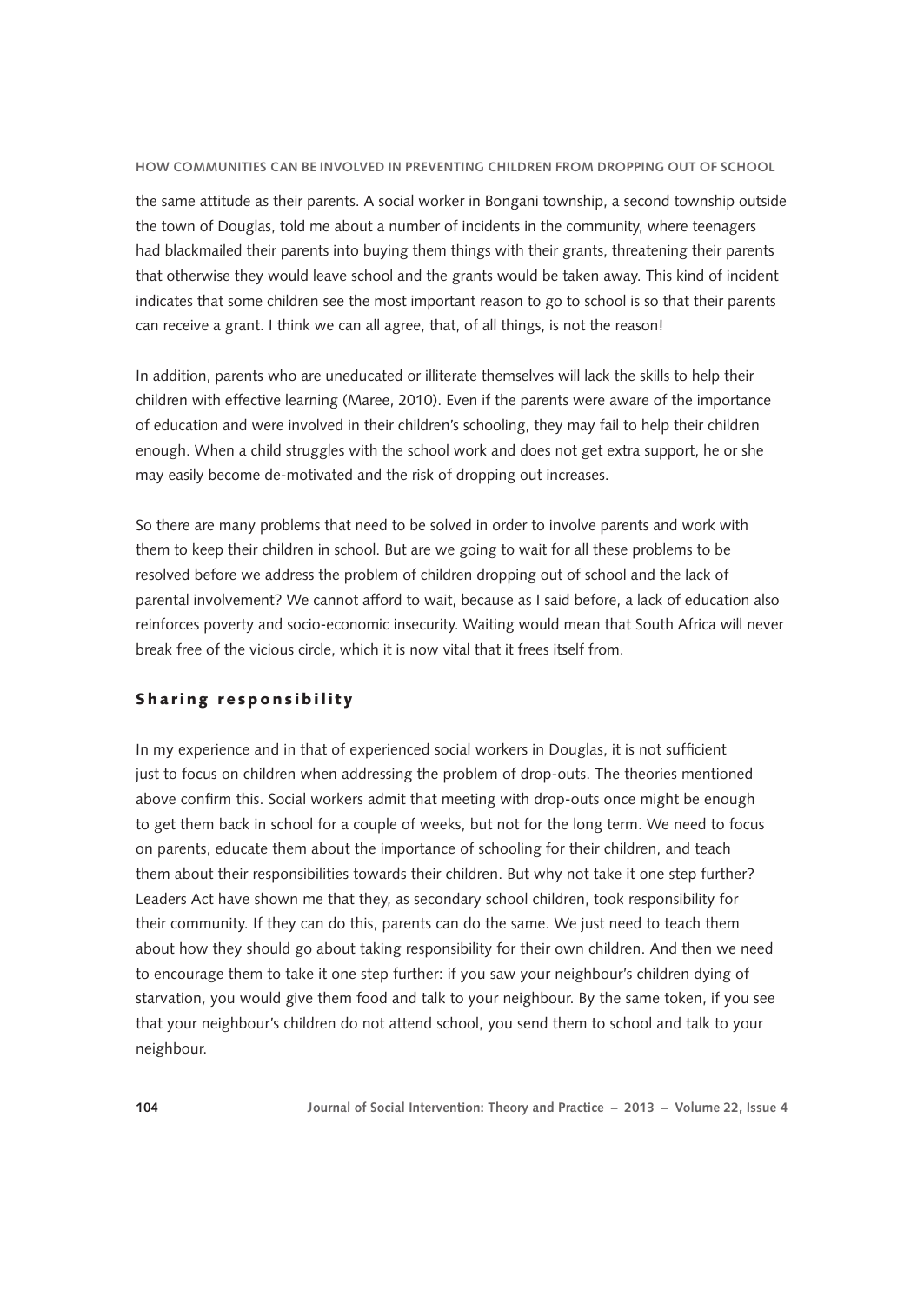If all we do is talk to the children, we are going to have to wait another generation or two before we see any results. But if we involve the whole community and make them feel responsible for all the children around and for making sure that they get an education, we can share our work and responsibilities as social workers with the whole community. At a time when demand for social services is increasing and there is a chronic shortage of experienced social workers, we need help. In this way we can achieve our goals as social workers: teaching people to help themselves and others.

## Let's work together

There are various ways of achieving this. To start with, you could think of different kinds of programmes to educate adults – with a focus on mothers, who play a very important role in the South African society. We should not forget that education of our children is a responsibility that we all share. So please let us work together as social workers, educators, police officers, policymakers, and so on. Let's discuss the issues that make it hard to keep children in school. Everyone can play their own part, but we need to work together. And of course, let's be inspired by people



**Photo 2 and 3: A class of learners (left) at vaal oranje primêr and the name sign of the school (right) (private collection author). N.B. Children in the picture were not involved in the research.**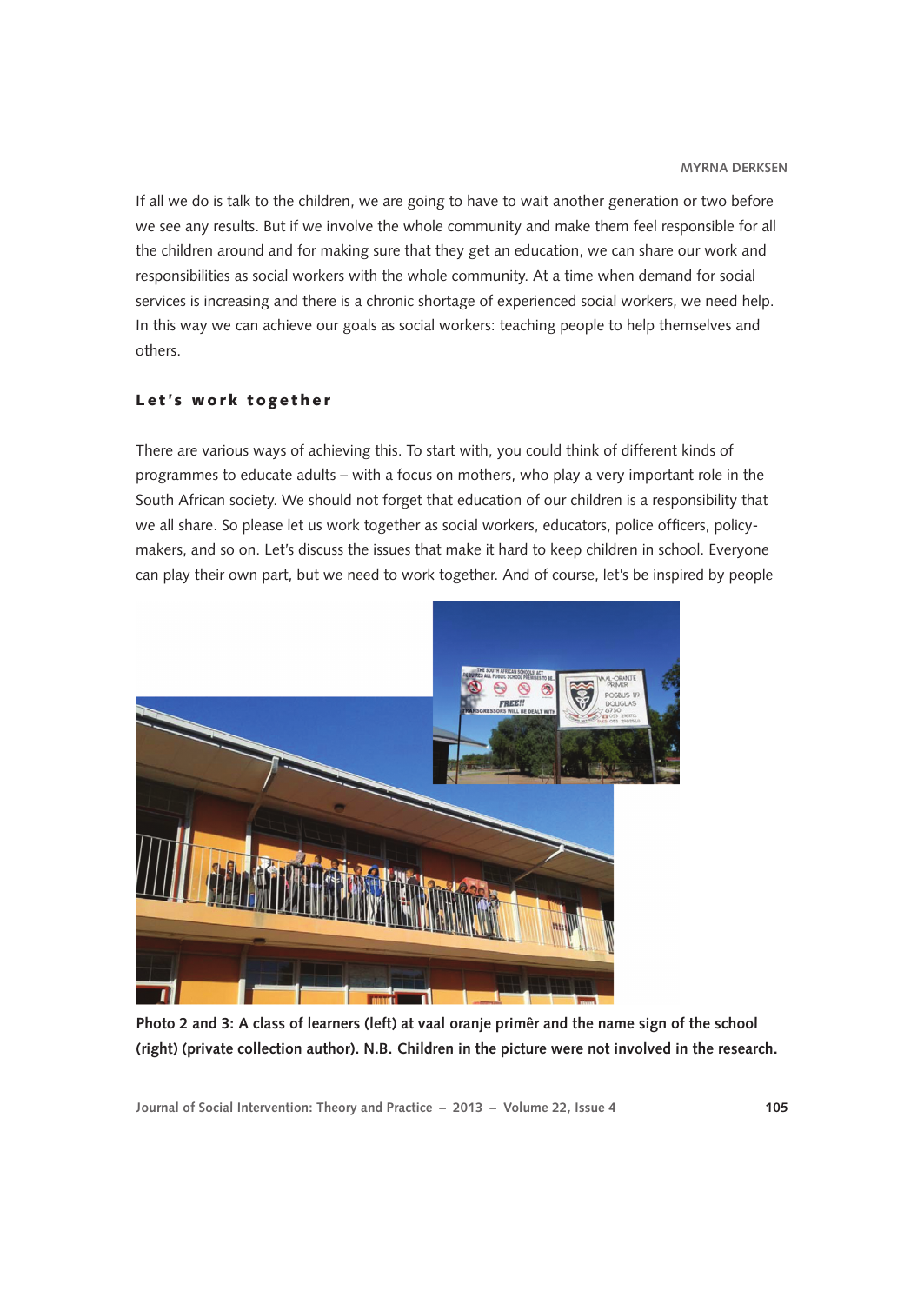like the school boys of Leaders Act. Let's find those people in the communities that have the willpower, motivation and strength to step up and do something. Let's find them and educate them to take responsibility and help us in our job, through, for example, leadership training or projects where we have learners who are class leaders and can take responsibility for their class, mediate in arguments and step up for those children who are not coping in class. Teach them early and they will make responsible parents in the future.

## TO CONCLUDE

Realizing that the demand for social services is growing and social workers often already have massive, unrealistic workloads, we need to be sure that when thinking about how to address social issues, we take account of efficiency, effectiveness and sustainability. We need to get to the heart of the problems and what causes them. For primary school drop-outs, this means that we not only have to help the children, but we need to teach their parents and even the whole community about the importance of education and their responsibility. In view of the difficulties that the social workers have in terms of their workload, we also need to make sure that the approaches we use are effective and we need to teach our clients and our communities to help themselves and take responsibility for each other.

One example of a method that is well-known in the Netherlands and that may be suitable for a situation such as this one is Family Group Conferencing (Weerman, 2006). This is a method of empowerment where a group of people from the same family or social network is activated to develop a plan of action to address the problems of an individual, part of the group, or the whole group, coordinated by an independent mediator. The responsibility for executing the plan is also placed with the group. A method like this makes the most of the knowledge that exists within the social system and empowers the system to use that knowledge to take care of itself and its members.

Leaders Act was an inspiration for me in South Africa and they gave me faith that there are so many things we can do to address the issues around drop-outs. The most important thing that they learned from their leadership training is to have a vision for life. Children need a vision for the future; they need goals, and they need to start dreaming again. I hope Leaders Act can be an inspiration to all of you.